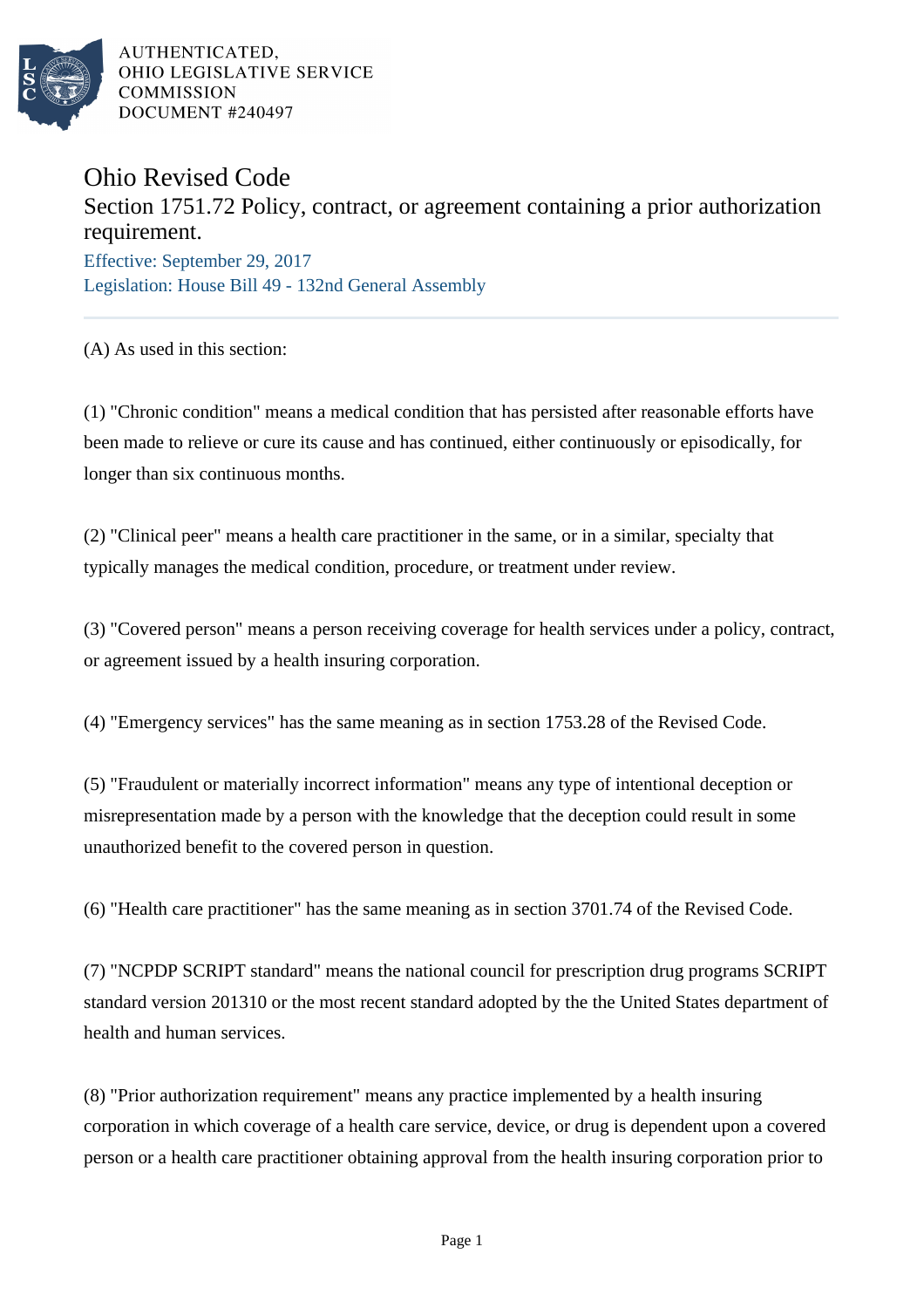

the service, device, or drug being performed, received, or prescribed, as applicable. "Prior authorization" includes prospective or utilization review procedures conducted prior to providing a health care service, device, or drug.

(9) "Urgent care services" means a medical care or other service for a condition where application of the timeframe for making routine or non-life threatening care determinations is either of the following:

(a) Could seriously jeopardize the life, health, or safety of the patient or others due to the patient's psychological state;

(b) In the opinion of a practitioner with knowledge of the patient's medical or behavioral condition, would subject the patient to adverse health consequences without the care or treatment that is the subject of the request.

(10) "Utilization review" and "utilization review organization" have the same meanings as in section 1751.77 of the Revised Code.

(B) If a policy, contract, or agreement issued by a health insuring corporation contains a prior authorization requirement, then all of the following apply:

(1) On or before January 1, 2018, the health insuring corporation shall permit health care practitioners to access the prior authorization form through the applicable electronic software system.

(2)(a) For policies issued on or after January 1, 2018, the health insuring corporation or other payer acting on behalf of the health insuring corporation, shall accept prior authorization requests through a secure electronic transmission.

(b) For policies issued on or after January 1, 2018, the health insuring corporation, a pharmacy benefit manager responsible for handling prior authorization requests, or other payer acting on behalf of the health insuring corporation shall accept and respond to prior prescription benefit authorization requests through a secure electronic transmission using NCPDP SCRIPT standard ePA transactions, and for prior medical benefit authorization requests through a secure electronic transmission using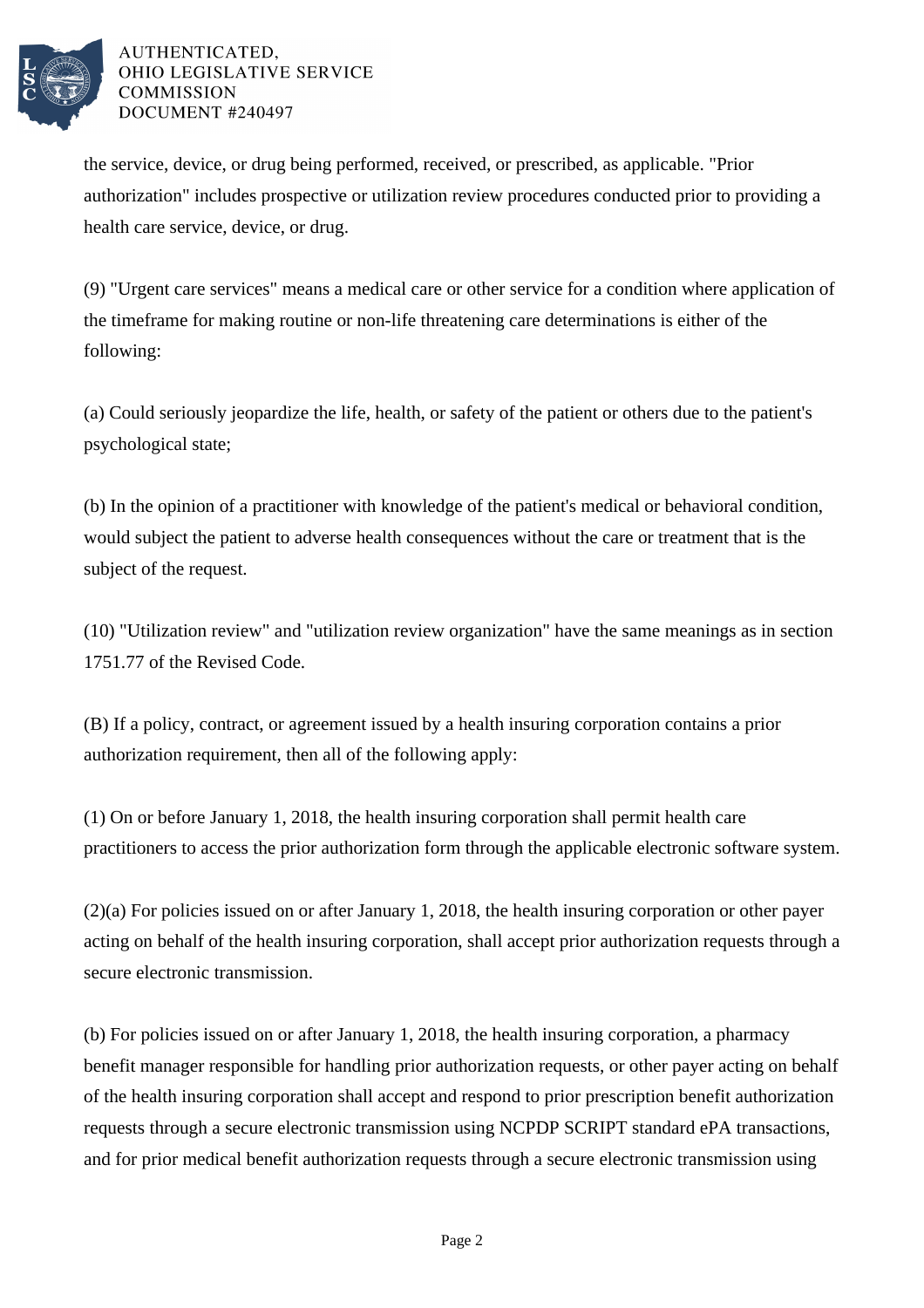

standards established by the council for affordable quality health care on operating rules for information exchange or its successor.

(c) For purposes of division (B)(2) of this section, neither of the following shall be considered a secure electronic transmission:

(i) A facsimile;

(ii) A proprietary payer portal for prescription drug requests that does not use NCPDP SCRIPT standard.

(3) For policies issued on or after January 1, 2018, a health care practitioner and health insuring corporation may enter into a contractual arrangement under which the health insuring corporation agrees to process prior authorization requests that are not submitted electronically because of the financial hardship that electronic submission of prior authorization requests would create for the health care practitioner or if internet connectivity is limited or unavailable where the health care practitioner is located.

(4)(a) For policies issued on or after January 1, 2018, if the health care practitioner submits the request for prior authorization as described in divisions (B)(1) and (2) of this section, the health insuring corporation shall respond to all prior authorization requests within forty-eight hours for urgent care services, or ten calendar days for any prior authorization request that is not for an urgent care service, of the time the request is received by the health insuring corporation. Division  $(B)(4)$  of this section does not apply to emergency services.

(b) The response required under division (B)(4)(a) of this section shall indicate whether the request is approved or denied. If the prior authorization is denied, the health insuring corporation shall provide the specific reason for the denial.

(c) If the prior authorization request is incomplete, the health insuring corporation shall indicate the specific additional information that is required to process the request.

(5)(a) For policies issued on or after January 1, 2018, if a health care practitioner submits a prior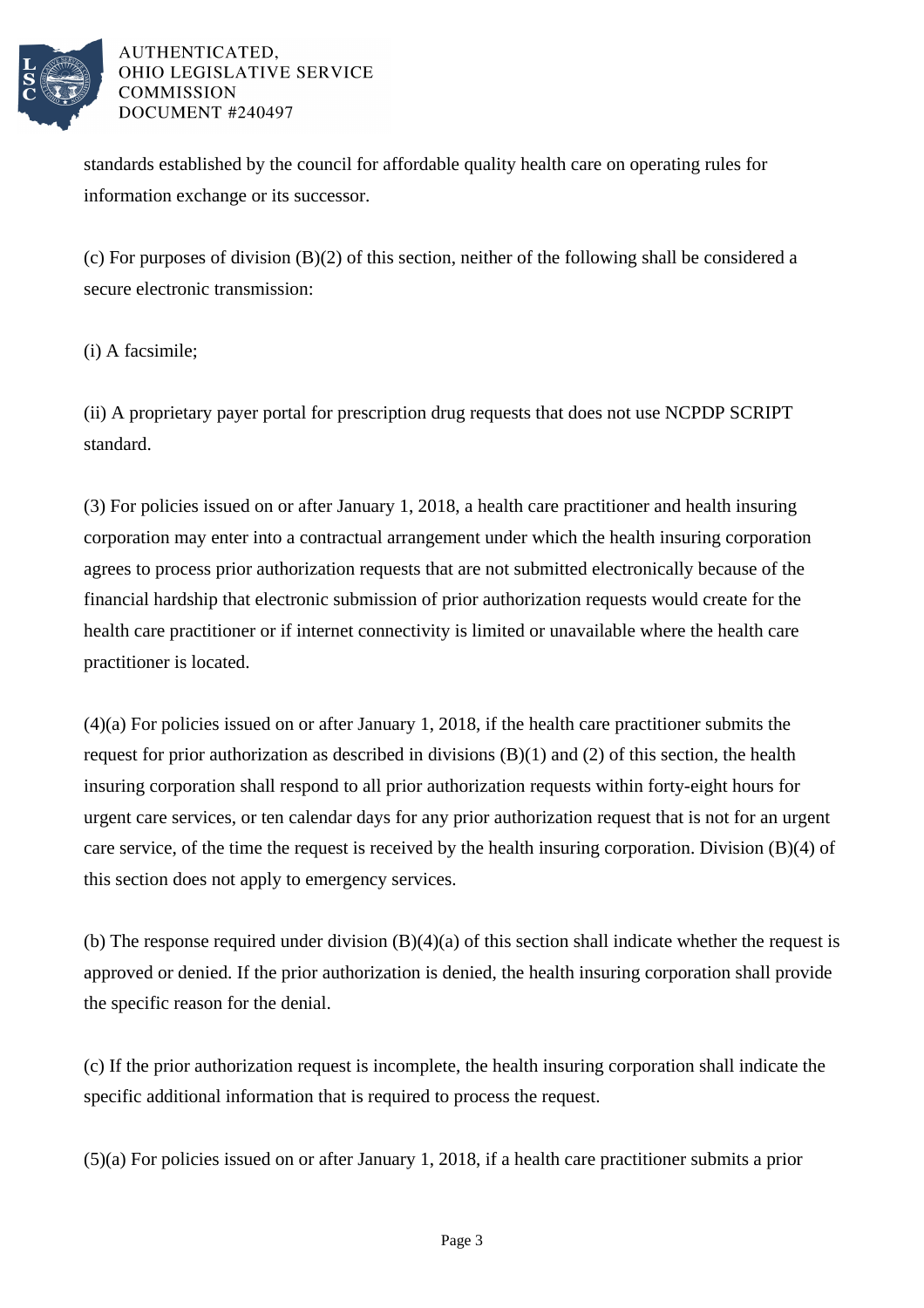

authorization request as described in divisions  $(B)(1)$  and  $(2)$  of this section, the health insuring corporation shall provide an electronic receipt to the health care practitioner acknowledging that the prior authorization request was received.

(b) For policies issued on or after January 1, 2018, if a health insuring corporation requests additional information that is required to process a prior authorization request as described in division (B)(4)(c) of this section, the health care practitioner shall provide an electronic receipt to the health insuring corporation acknowledging that the request for additional information was received.

(6)(a) For policies issued on or after January 1, 2017, for a prior approval related to a chronic condition, the health insuring corporation shall honor a prior authorization approval for an approved drug for the lesser of the following from the date of the approval:

(i) Twelve months;

(ii) The last day of the covered person's eligibility under the policy, contract, or agreement.

(b) The duration of all other prior authorization approvals shall be dictated by the policy, contract, or agreement issued by the health insuring corporation.

(c) A health insuring corporation may, in relation to a prior approval under division (B)(6)(a) of this section, require a health care practitioner to submit information to the health insuring corporation indicating that the patient's chronic condition has not changed.

(i) The request for information by the health insuring corporation and the response by the health care practitioner shall be in an electronic format, which may be by electronic mail or other electronic communication.

(ii) The frequency of the submission of requested information shall be consistent with medical or scientific evidence as defined in section 3922.01 of the Revised Code, but shall not be required more frequently than quarterly.

(iii) If the health care practitioner does not respond within five calendar days from the date the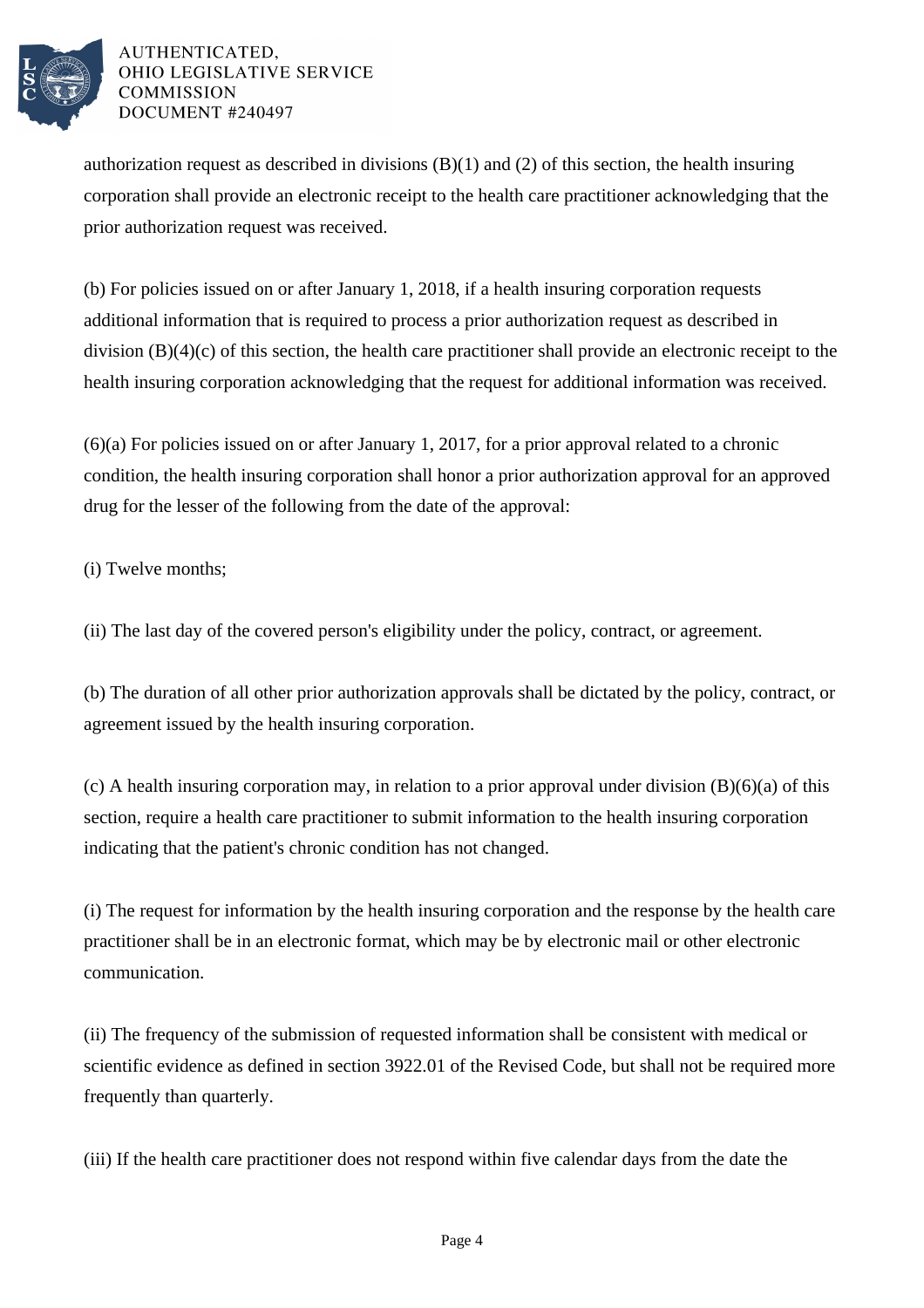

request was received, the health insuring corporation may terminate the twelve-month approval.

(d) A twelve-month approval provided under division  $(B)(6)(a)$  of this section is no longer valid and automatically terminates if there are changes to federal or state laws or federal regulatory guidance or compliance information prescribing that the drug in question is no longer approved or safe for the intended purpose.

(e) A twelve-month approval provided under division (B)(6)(a) of this section does not apply to and is not required for any of the following:

(i) Medications that are prescribed for a non-maintenance condition;

(ii) Medications that have a typical treatment of less than one year;

(iii) Medications that require an initial trial period to determine effectiveness and tolerability, beyond which a one-year, or greater, prior authorization period will be given;

(iv) Medications where there is medical or scientific evidence as defined in section 3922.01 of the Revised Code that do not support a twelve-month prior approval;

(v) Medications that are a schedule I or II controlled substance or any opioid analgesic or benzodiazepine, as defined in section 3719.01 of the Revised Code;

(vi) Medications that are not prescribed by an in-network provider as part of a care management program.

(7) For policies issued on or after January 1, 2017, a health insuring corporation may, but is not required to, provide the twelve-month approval prescribed in division (B)(6)(a) of this section for a prescription drug that meets either of the following:

(a) The drug is prescribed or administered to treat a rare medical condition and pursuant to medical or scientific evidence as defined in section 3922.01 of the Revised Code.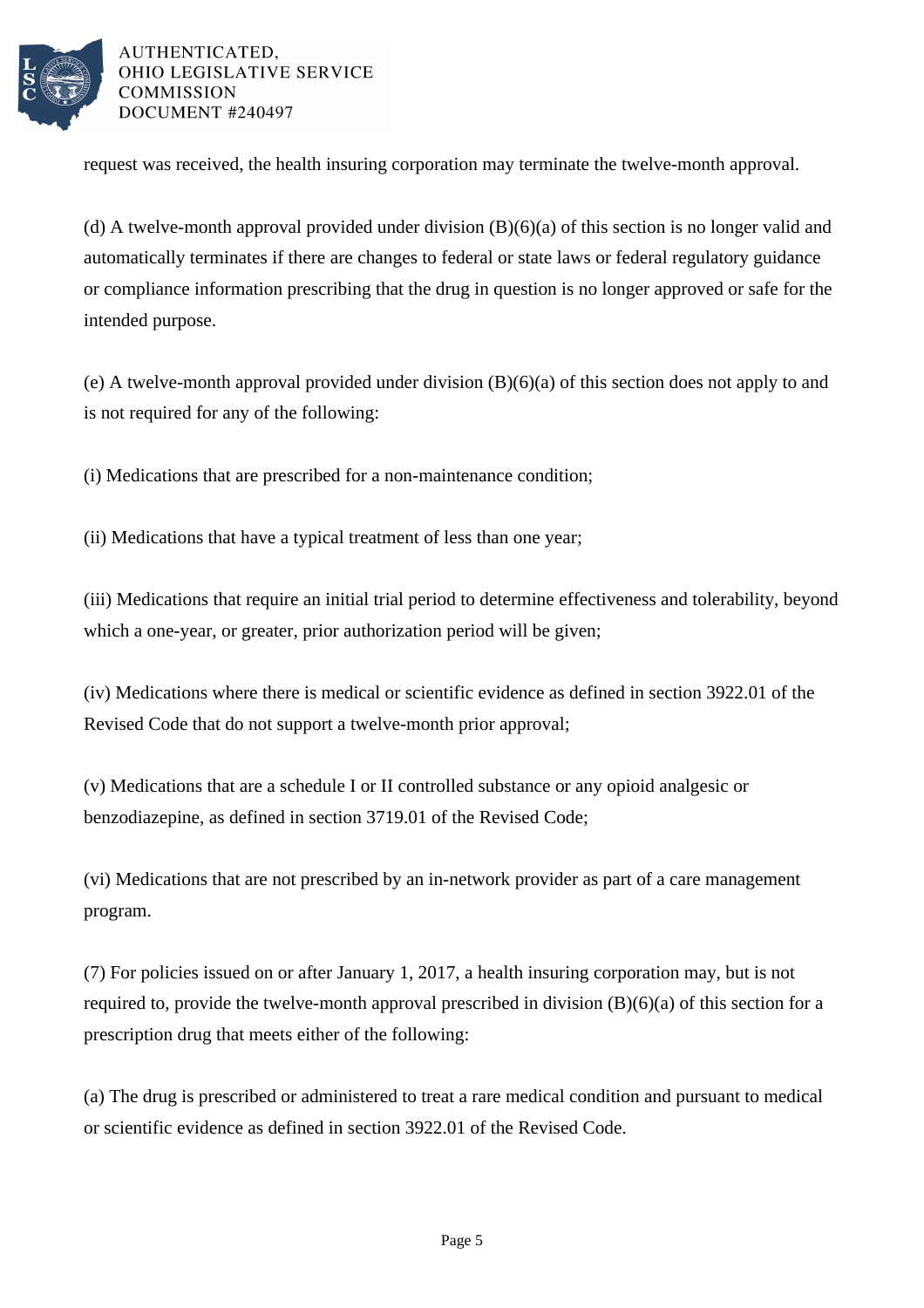

(b) Medications that are controlled substances not included in division  $(B)(6)(e)(v)$  of this section.

For purposes of division (B)(7) of this section, "rare medical condition" means any disease or condition that affects fewer than two hundred thousand individuals in the United States.

(8) Nothing in division (B)(6) or (7) of this section prohibits the substitution, in accordance with section 4729.38 of the Revised Code, of any drug that has received a twelve-month approval under division (B)(6)(a) of this section when there is a release of either of the following:

(a) A United States food and drug administration approved comparable brand product or a generic counterpart of a brand product that is listed as therapeutically equivalent in the United States food and drug administration's publication titled approved drug products with therapeutic equivalence evaluations;

(b) An interchangeable biological product, as defined in section 3715.01 of the Revised Code.

(9)(a) For policies issued on or after January 1, 2017, upon written request, a health insuring corporation shall permit a retrospective review for a claim that is submitted for a service where prior authorization was required but not obtained if the service in question meets all of the following:

(i) The service is directly related to another service for which prior approval has already been obtained and that has already been performed.

(ii) The new service was not known to be needed at the time the original prior authorized service was performed.

(iii) The need for the new service was revealed at the time the original authorized service was performed.

(b) Once the written request and all necessary information is received, the health insuring corporation shall review the claim for coverage and medical necessity. The health insuring corporation shall not deny a claim for such a new service based solely on the fact that a prior authorization approval was not received for the new service in question.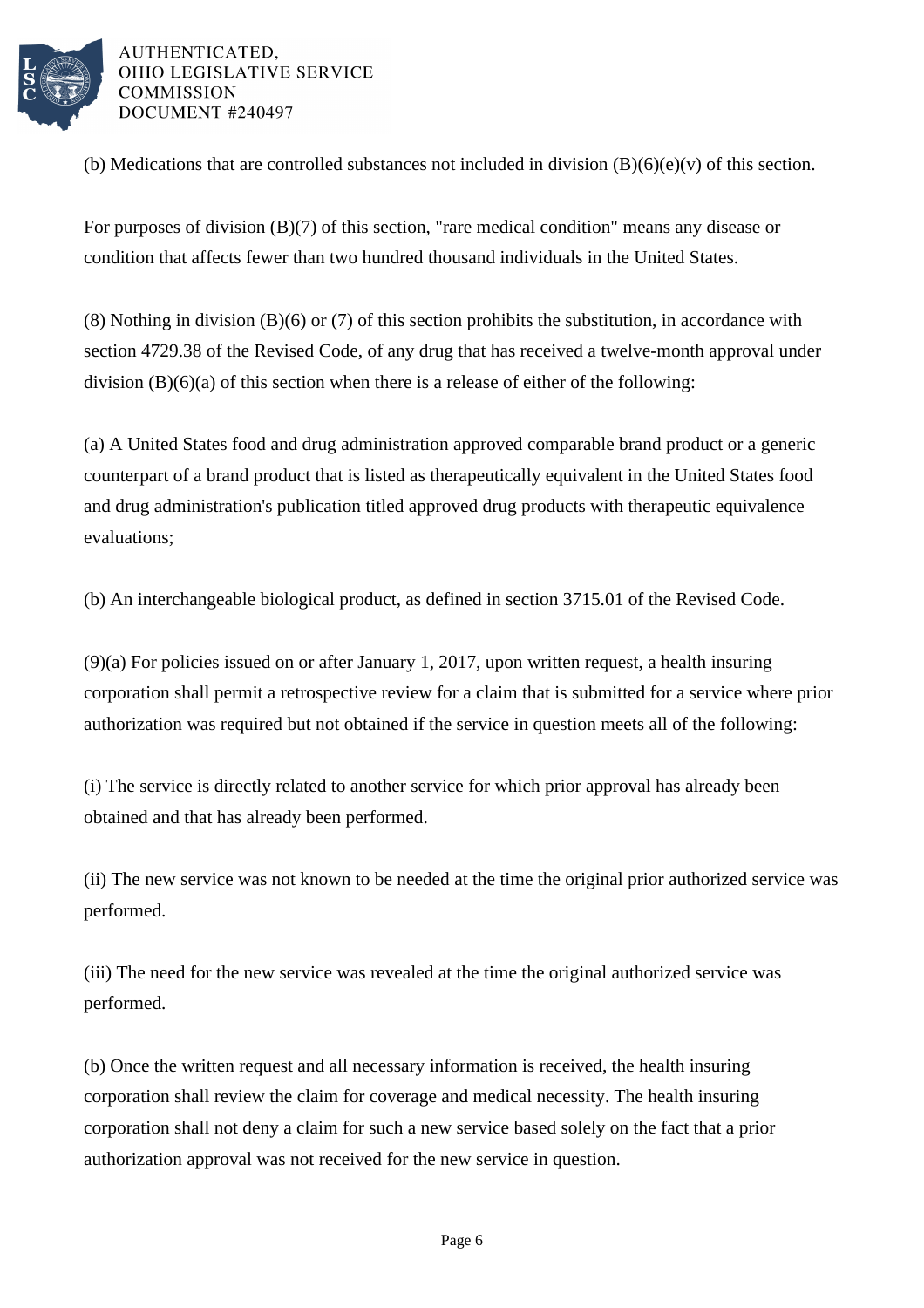

(10)(a) For policies issued on or after January 1, 2017, the health insuring corporation shall disclose to all participating health care practitioners any new prior authorization requirement at least thirty days prior to the effective date of the new requirement.

(b) The notice may be sent via electronic mail or standard mail and shall be conspicuously entitled "Notice of Changes to Prior Authorization Requirements." The notice is not required to contain a complete listing of all changes made to the prior authorization requirements, but shall include specific information on where the health care practitioner may locate the information on the health insuring corporation's web site or, if applicable, the health insuring corporation's portal.

(c) All participating health care practitioners shall promptly notify the health insuring corporation of any changes to the health care practitioner's electronic mail or standard mail address.

(11)(a) For policies issued on or after January 1, 2017, the health insuring corporation shall make available to all participating health care practitioners on its web site or provider portal a listing of its prior authorization requirements, including specific information or documentation that a practitioner must submit in order for the prior authorization request to be considered complete.

(b) The health insuring corporation shall make available on its web site information about the policies, contracts, or agreements offered by the health insuring corporation that clearly identifies specific services, drugs, or devices to which a prior authorization requirement exists.

(12) For policies issued on or after January 1, 2018, the health insuring corporation shall establish a streamlined appeal process relating to adverse prior authorization determinations that shall include all of the following:

(a) For urgent care services, the appeal shall be considered within forty-eight hours after the health insuring corporation receives the appeal.

(b) For all other matters, the appeal shall be considered within ten calendar days after the health insuring corporation receives the appeal.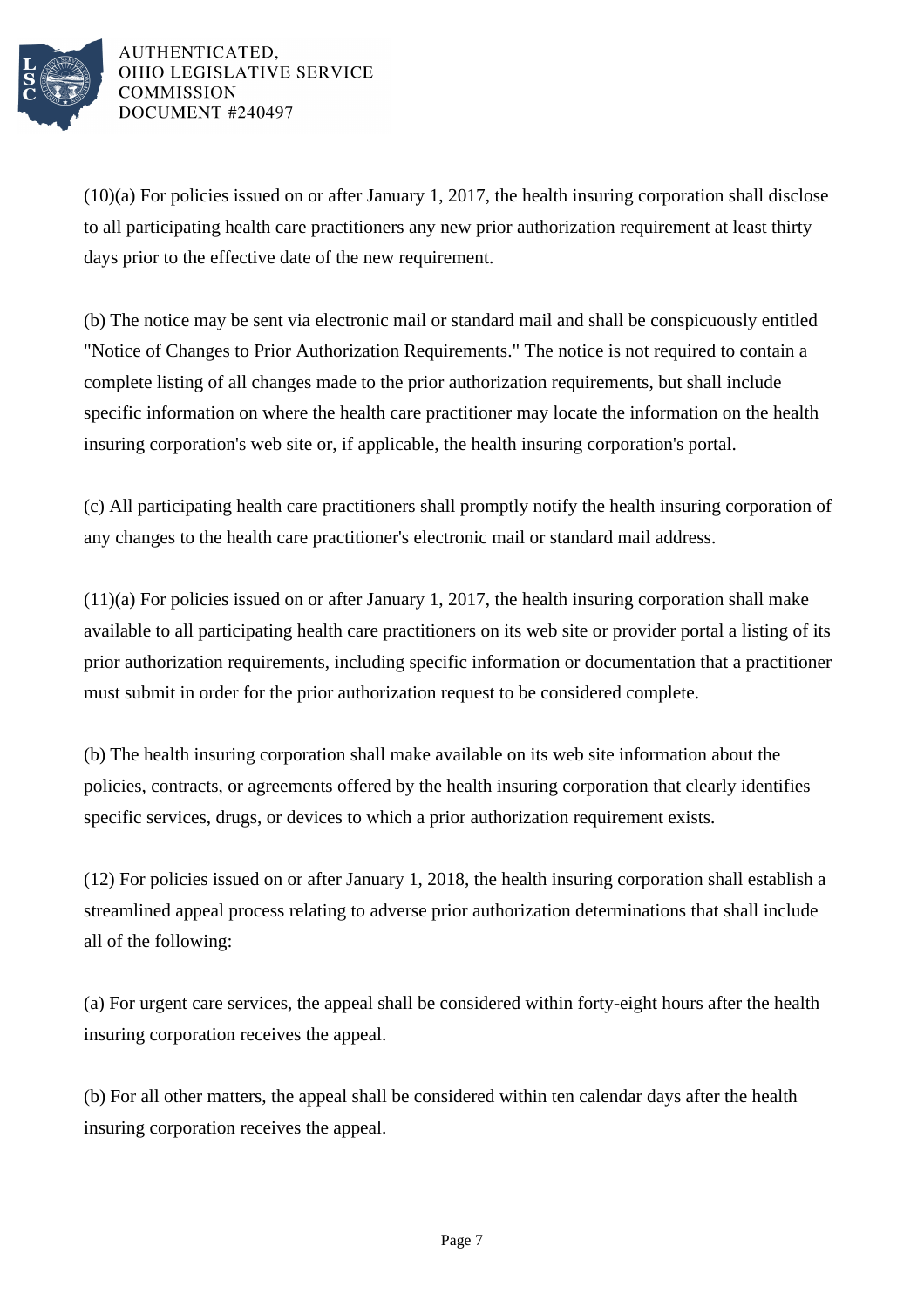

(c) The appeal shall be between the health care practitioner requesting the service in question and a clinical peer.

(d) If the appeal does not resolve the disagreement, either the covered person or an authorized representative as defined in section 3922.01 of the Revised Code may request an external review under Chapter 3922. of the Revised Code to the extent Chapter 3922. of the Revised Code is applicable.

(C) For policies issued on or after January 1, 2017, except in cases of fraudulent or materially incorrect information, a health insuring corporation shall not retroactively deny a prior authorization for a health care service, drug, or device when all of the following are met:

(1) The health care practitioner submits a prior authorization request to the health insuring corporation for a health care service, drug, or device.

(2) The health insuring corporation approves the prior authorization request after determining that all of the following are true:

(a) The patient is eligible under the health benefit plan.

(b) The health care service, drug, or device is covered under the patient's health benefit plan.

(c) The health care service, drug, or device meets the health insuring corporation's standards for medical necessity and prior authorization.

(3) The health care practitioner renders the health care service, drug, or device pursuant to the approved prior authorization request and all of the terms and conditions of the health care practitioner's contract with the health insuring corporation.

(4) On the date the health care practitioner renders the prior approved health care service, drug, or device, all of the following are true:

(a) The patient is eligible under the health benefit plan.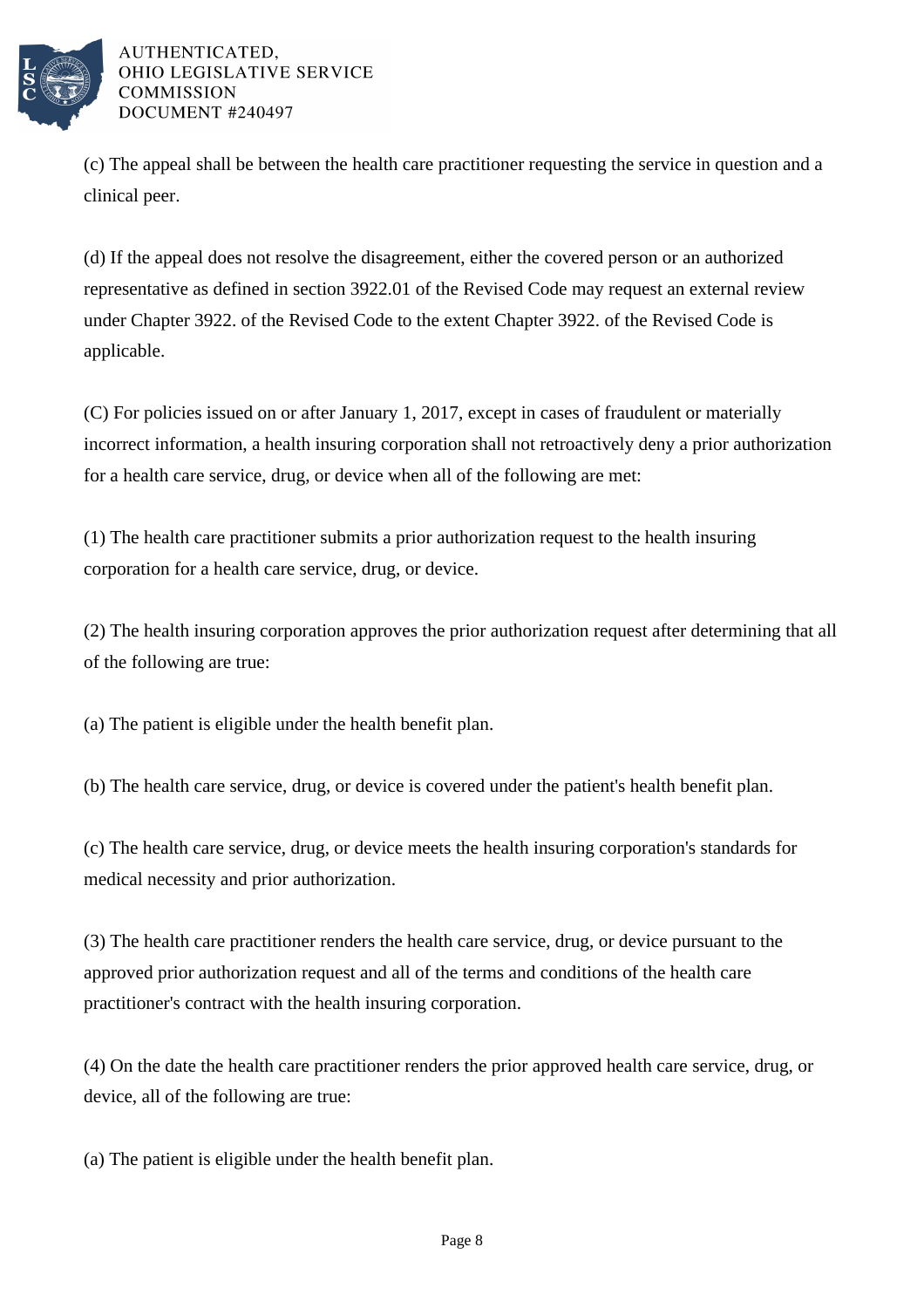

(b) The patient's condition or circumstances related to the patient's care has not changed.

(c) The health care practitioner submits an accurate claim that matches the information submitted by the health care practitioner in the approved prior authorization request.

(5) If the health care practitioner submits a claim that includes an unintentional error and the error results in a claim that does not match the information originally submitted by the health care practitioner in the approved prior authorization request, upon receiving a denial of services from the health insuring corporation, the health care practitioner may resubmit the claim pursuant to division (C) of this section with the information that matches the information included in the approved prior authorization.

(D) Any provision of a contractual arrangement entered into between a health insuring corporation and a health care practitioner or beneficiary that is contrary to divisions (A) to (C) of this section is unenforceable.

(E) For policies issued on or after January 1, 2017, committing a series of violations of this section that, taken together, constitute a practice or pattern shall be considered an unfair and deceptive practice under sections 3901.19 to 3901.26 of the Revised Code.

(F) The superintendent of insurance may adopt rules in accordance with Chapter 119. of the Revised Code as necessary to implement the provisions of this section.

(G) This section does not apply to any of the following types of coverage: a policy, contract, certificate, or agreement that covers only a specified accident, accident only, credit, dental, disability income, long-term care, hospital indemnity, supplemental coverage as described in section 3923.37 of the Revised Code, specified disease, or vision care; a dental benefit that is offered as a part of a policy, contract, certificate, or agreement offered by a health insuring corporation; coverage issued as a supplement to liability insurance; insurance arising out of workers' compensation or similar law; automobile medical payment insurance; insurance under which benefits are payable with or without regard to fault and which is statutorily required to be contained in any liability insurance policy or equivalent self-insurance; a medicare supplement policy of insurance as defined by the